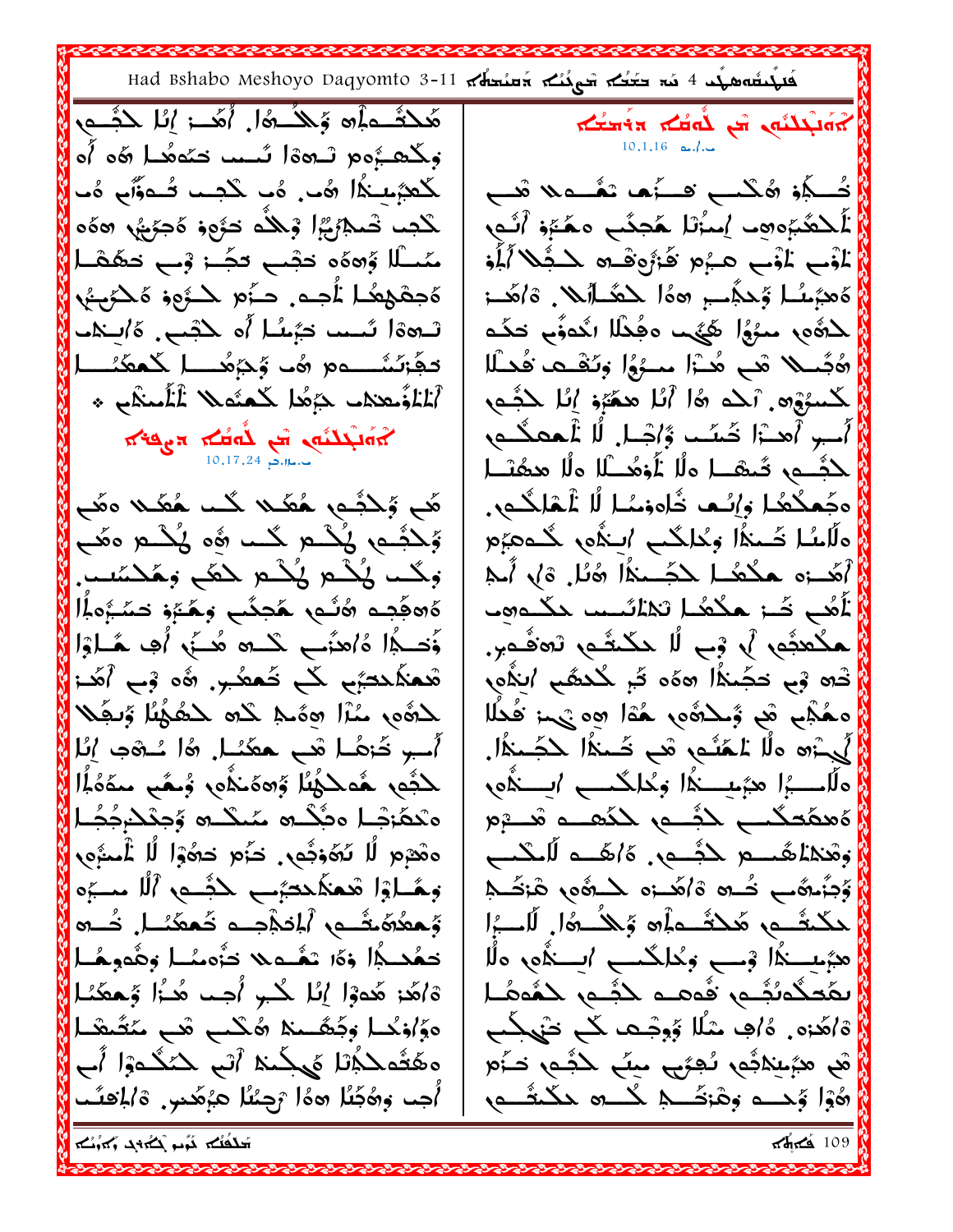Had Bshabo Meshoyo Daqyomto 3-11 x تستعلم المحمد بمن 4 على الله على المحمد بن 4 على الله المحمد بن ا

ەُھجُدە ەُھھُكە نَاهْلُوْا وُھۇبْا ناوْدھُ: هُـومَّسٌ ثَـٰ ۭ مثَـٰلٍ ۖ وُنُـوبٍ ۚ وَٰبِ ۖ إِنُـٰهَـٰا وْاتِكُمْ 7ْ6ْمْ وْ0ْ6ْ كْلَافْسَا مْكْتَعْمَا هِكْيَا: هَـــِ تَمْــا هَلِكُتَــا. هقْســبُّا تَكَــَـر<mark>ِ</mark> لِكَبِكَعْبَ وَمِعْ مِسْمَةٍ لَمَعْ الْمَسْمَلَ وتَأْلَيْهِ هَزْهُدوهِ لِلْكَجُزَا كَبِرِ هُـٰٓزَا وَّهِ حثيمًا \* 19.30.41 ls. X ... Limit x x du dis 20 وَقَعِدُهِ وَجَا هِوَا وَتَشَمِّلاً كَلِّهُمْ أَوْمَ ەَجِىللەُھ غَلاھُيمْ. وُلُبْ وُلَمَا وَاِهْدَا هُدْيُلا وِوُسطُه مِن مِهْمَ حَيَّوْهِ حَكَّهِ هُدُهِ وِلَا تَـٰٓدُلا نُهِمُـه وَتَنُـملا لِكُبُرُكِـزُهِ. تْعَصَّا وْبِ وْٰاٰہِ 20ْھَ دَيْٰاۡاُہِــٰٓءَى لَٰےـَ بِمَقَمَّعٍ وَوَّهِ مَايَسَانِهِ أَسْتَرَامَ مِنْقِيقِهِ ەەم سىنىش للا بوشىغە نىس التىرتى مەم تَعِيثُلا مُئا أَءِكَنَّمَهُ ۚ كَعُدًا فِي وُٓ وُّءُهِ وَٱ وَّالِمْ هِ هَ مَ نَهْدِ أَهَيْهِهِ شَعْبُهُمْ لِمَ جِبُزَا مُؤْمَرُهُمْ وَالْعَمْلَاتِ مُتَّذِهَبَ وَأُوهِ وَأُمِينَ وَأَسْتَرَىٰ الْمُنْصَرِ أَنَّــڢ أَــبْرَه دَرُجًـا هِدًا وَتَقُــٰدَه وُّدَــٰـا لْلَّهُا. وَكُمْ يُرْكُدُ وُّتْرُوْمُوْسًا وَوَ عَكُمْ كَلّْمُومٍ حَسِّرٍ هُلَّا أَمِرٍ هُكُم نُلُوْنُكِ وَوَّخُلَّا ۞ أُوْلِّعُنَدِهِ وْأَهْتُصَارِ هُكُنْتَ أَنَّبِهِ وَّهُا وَهبَّىنِكُل ثَبِ أُهَدٍ يَجِبَٓا أَجْهُتَا هَنَّـه آمُنِي مَعْنَ الْمُؤْمَنَ مِنْ الْمُؤْمَنَ مِنْ الْمُؤْمِنِينَ

وْاٰهِشَا وِجُوهِبْلَ اللَّهِ وَٱوْلُهُكُــِهِ وَّفَــٰهَا

هَكْرُكْتُه وَهْبِ حَقَنُا نُسْبًا. هُـوُلًا

هُجُىلًا وِكُوعِجُلًا هُوْا إِنُفٍ لَا مُعَقِّبٍ

لْحَقَلَقَةِ وُلَا حَجَّمٍ وَلَمِرْوَةٍ حَكَمٍ وَلَا

إِلَّهِ حَـٰٓءًا هَـٰكَـٰهِمْ وَلَىٰ تَـٰٓخَـٰٓا فَـٰٓءًا وَلَيْـِـنَّالًا. ة/إعتَـــــــه كــــــه أمّـكعُـــــــــرّه تُكْسُّمَهُنَّهُمْ وَٱهُدَ فُمَجَّنَّهُمْ كَكَسْلَ وَسُدَسُ شَدْمٍ وَّاسِنَدُّی سُدَبٍ اُهُدَ إِنَّا مِنْ لِكُلُهُمْ الْمَرْهُمْ الْمُهْمَامْ نِسْ رِمَكْكُمْ مِنْ الْمَسْتَامِنَا مِنْ وَتَسَلُّهِ هُدْمٍ وَمُنْكِي الْتِكْلِ هَلَّا مَسَلُّهِ هُكْتُمْعَكُمْ شَـْرَمْ وَاسِـٰكُمْ هُمْكُبِ هَلَّا معكده \* المحافظة مالية مشكلبانهم أَمْكِنُ الْمُسَادِدُ مُسَارًا قَتَمَا هَيْمَا ا ةَالْمُغَطِ حَكْمَةُوبِ ةَاهُمَا تَنْطَقُوبِ. كَبِ هِوَا فِي ذَهِمُا هَوْجِــهِ كَــُهْلُوهِ لْمَحْشَوْهِ وَاهَدْهِ كُلُّهِ أَلْمَوْا مُعْوَيْهَا وَّه وَحْبُرُا حَجَّزَ حَدَّه هَزَٰبَ قَبْهَا وَإِنَّهَا وَتَأْلَمْـــمِ كَثَمَوْسُــا وتَرْحَسُـمِ كَـــوَّى طَّمْتُنَاْلِ ، هُو فِي أَهَدَ حَدَّهُو، لَا شَدِّنْحَدَّا لحدةُه، لحَصَّلَالِه هَجه لحـدةُه، أَبِـٰذُه، لْمَعْلَمُلاً. هُنَّهُ فِي أَهُـزِه كُـهَ كَــنه ِّكِ ۚ عَٰلَىٰ ٱلۡلَّا مَنۡضَ**َىٰ** مَشۡمَا الۡلَهُ ۖ عَٰلَٰهُ ۖ وَلَٰهُ ۖ مِنۡلُمۡ مِنۡلُمۡ مِنۡلُمۡ أهَد: لمسؤه، تمسَّمه أَنذُه أتُسم، لَكَــــ لِمُوْصَلِ وَعِكَبِ لِكَبْسَا لِكَعْمَدْهُمْ لِمَدْمَدَةً وَجَدَّدَ كَمِلًا أَوْكُمَا هُمِّصَلًا شَامٍ مُعْمَلًا لْكُسِعَّى هَٰلِؤَى نُوسًى وَمُنْ خُمِعَنَا وَجُـٰٓبَرِ ەَھۇلەتتەھ كېڭگىئەھە ەھْلەر لْمَحْشَرَا هُعد حَجْسَهْلِ وْاحْكُدْ فْكُنُّوهِ،  $4.10$ 

لْكُمَاءُ أَكْلَاهُكُمْ وَمَنْ وَاهُو بِهُ الْمَرْوَى وَقُلْهُ مِنْ يَرْكُلُونَ

|قَدْمٍ أَحْمَدْكُمْ كُبْ قَدْ أُجِبْ وَلَا إِنَّبِ

ـُبُلا هَنَّه خَزًّا أَلًّا ﴾ أَجُل ههَنَّـه أَجُـل أَلًّا

محنفكم تكومو بكتما بمرافع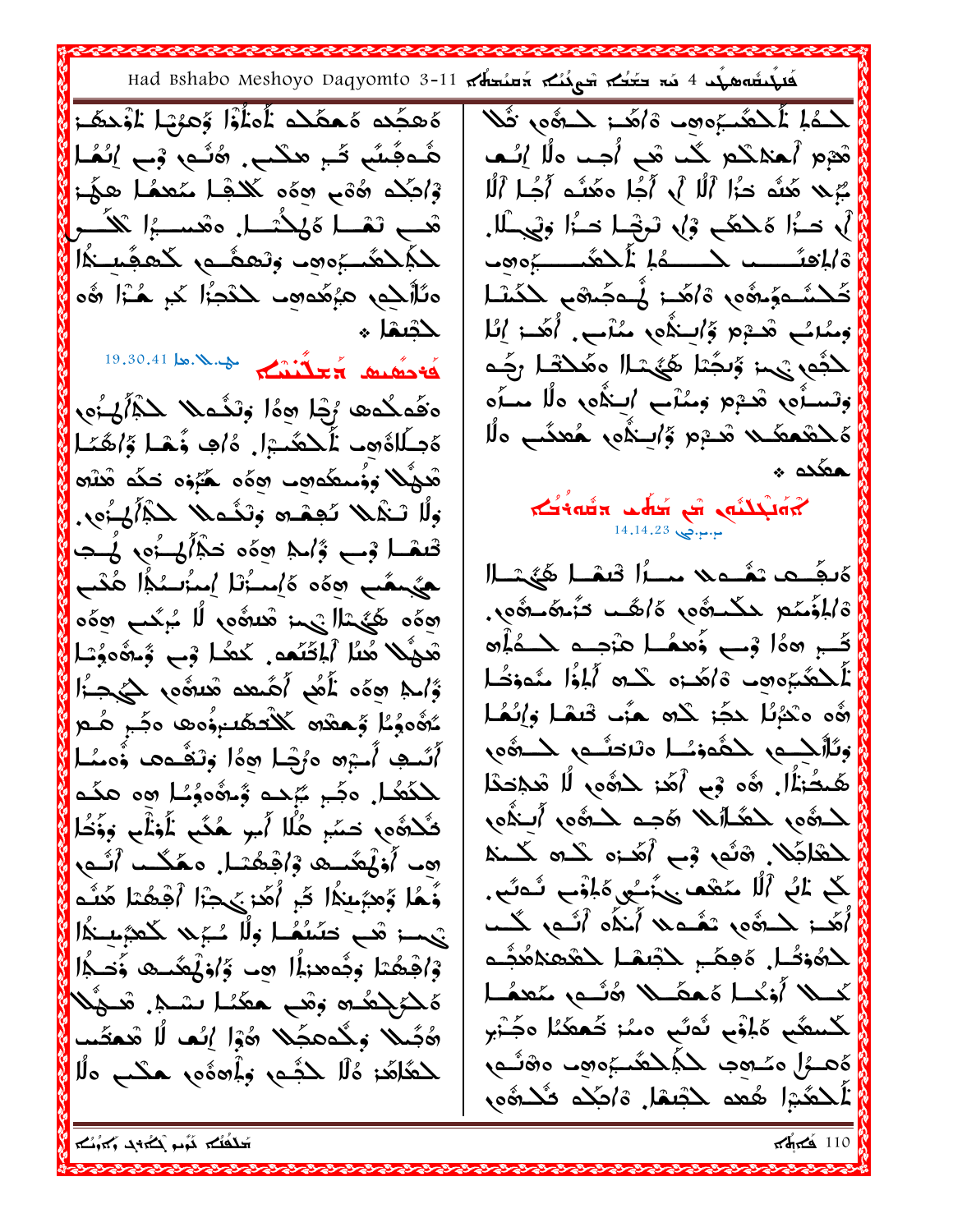Had Bshabo Meshoyo Daqyomto 3-11 x تَسْتَعْلَمُ Had Bshabo Meshoyo Daqyomto 3-11 نْمِنْ مِمْنَكْمَا , أَجْمَعْوَمَ حَقِيمَ مِهْتَمَا لَمَنْ مِنْ مَجْمَعَة هَبُعُمِ هَمُّمُم کُمْ خُمْءُٗهُاهَ. سَبٌّ وَٓب ىجَم مْ جَىكْىغُەھ ھېْيغَا وِهُمْ وَدُا لْكَيْجَرْا شُكْبُ ثُمْ لَا شَعْطًا سَكْنُوهِ هِلَّا تُكِلُوْ عَاهُدِكُمْا وَجُهُنْزَا هُوْوَى حَعَقُدا هُ/لَمِن أَرْبَعُتُ لَا كُلْحَابُ ۚ ﴾ وَبِ الْهُ لَا وُهُوَيُّ نُـُـدَهَا ﴾ ەَجنُد أُوهُنُولُو أَجْر حَدُّومٍ وَّسُل حُــم لْكَهْزَهُ/تَ كَتَمَعُكُمْ الْمُعَمَّا هَامَةً بِ لِمُعْمِ إِنَّــ 16 أَنَّذُهَ وَكَيْــوها خَعيَّمْـنَدًا أُوهُنَـا } عَمْدُا هَدِدُا \*  $^{4.6,16}$  a.o.,  $\sqrt{2}$ du tan رَاهُ لِمَاجُمٍ وَالْمُوَاهُمِ مِنْهِمِ مَمْرٍ مِنْهِمِ وَالْمَ اَهُه وَهُدْمِ إِسْنَى خُمْبِ ابْنُدُو حَبُّودَهِ ا ھُكُم وْمِ ٱمَّى مْوَكُلُفْهِم وَهِ هُمْدُ وُّىھُىجُا ھَى ىُھُەھُا كُجِنُّەھىُـا ھَـعـٰلاوْٓا. كَـــلا فَأَوْوَفُــا وُــكــــ وَوُافُكُــو وَجُــح هَـــوْلًا وُ/َفِ هُـعُــا حَـقَبَرْـنُــدَى هُـتَكَـنَــع أَ/كڤُــمِ وِلًا غْلِفَكْــمِ تَكُـــز مْــح مُــل وَتَجْفِسْا أَسِيرِ هُيُجِمْسَا وَلَا شَعْدَسَّتَ وَّدِيْمِتِ وَإِنَّـمٍ كَنْكُمْ شَجَـرْوَ لَّا تَكْفُتُتُو وَتَقُومَا وُوسُل كَــلا قَبْعُلْ وَعُوهُـلْ وُلَا تَعَهُّلا إِنَّمٍ. هَنَّهُ يَهِمْ تَحْرِيهِ أَه هُنُـل أَسْلِمَ وْالْمَحْتَمِي خَوْلُلْتُمْ وْاْهْتَيْهِم وِلْا تْعَطْــِدُّا. كُبِ وَلَا تَعَجِــٰهَ ۞ بِ تَعَجِــٰهَ كَعُنُــا هِجَرِ هُكُم أَهَٰذِ هُوَٰا كَجْمَعُا هُـعنَاجةَهُ ۚ أَبَـٰهَ أَـبِ هَء وَلًا نَـهُجـَـٰهَ. هَــِ 20.1.6 and retain to the care صَّــْوُه هجُمـــٰذُه حجَـــه هَـمـــكِفْوَاهِ ەتىلىئېب أەنگىيندە (ھىندەپ ۋىب ەمكىفا انى النەمرىش سىگە ۋېڭىدە أَهكَـجَذُّوبِ وُافِ سَبٍّ تَعكَـبِ كَعجُّـوبِ لحكِّلحَقَّبِ الْمَجَّالِ أَنَّـمِ وَنَهْـمَا أَنَّـمِ هِجَا إِنَّا يَهْدَ وَلَّى لَمُعَكَّسَةِ إِسْرَاءُ وَهِ ەَبِكَـبِّ أَأَيْلا كَـــرَّ بِكَلْجَبُونَيْجِلْ وَجُــرِ هُكُمْ لَلْأَمَّا أُسِ وَّكْتَكُمَاْ وَّحْمَدُوا غَالَهُ: وَ ٱلمِاتَنِ ٱلنَّـهِ لَلْمُؤَهَٰلًا هُكْبٍ مَجَّـٰا ٱنَّـهِ لحَفُلهُا مَلْعَفُلَاتِها مِكْجِئْتُهُا. سَبَّ حَمْلًا هَيُمْلِمُ! أَلَمُ! حَده حَدْهَكَــمَّهِ أَلَمْوَاْ. ـمُّهَّـٰمَا شَوْبُلا مَعَّــٰىًا أَيَـٰأُورٍ ۚ وَبِي مَتَّـَشَـٰلَـٰ كَاهِكًا أَهُبِ لَمُكْمُلٍ مُنِمَّى حَجَـٰہِ ۚ وَسِي تُعهَّسُا مِهَ تَزْحُوا هَايِنْهُم سُلْكُلُّا حكَّدهِ نَجِبُلا مُهُوءٍُنَا ثُمَّ حَجَّمٍ هِوَا أَيَّدُّهِ مُعَكَّدَسُّي هَسَيٌّ مُرَيُّدَتَّبِ حَرَّهُا لحَدَّامُلا لحَقُدَّتُه ٱلْمُمَّدِّبُ وَلَوْقُدِ َلْحَمُوْا هُدَاا تُجِنَّبُ هُرَهْبُ مَدَىٰلُكُنَّبُ لك محكمُ وسُل وَيَجْمِد حَقِيم حَرْهُا ەھْكەملىگ مۇسى ھىھار كىنار كى لَاهُمَا هُـوَفَهَٰ;ه فِهْبَ خُـزُه)َا هِبُنِيدًا ەلْلَبُ ثَمِ فُحْسُبُ ثَالِمَ بِ هوَجِنَبِ كُبِ الْكَكْمَنُـمَّا يْ وَمَا وَهْمِ وْوَحَا هِبْمِـنْدَا ەُھجَرْجَْسًى وُوِقَىب كَبِ ەَھھَىتَزَينَى. هجُهْمٍ ﴾ دَجُمْبُ شَدةُهِ أَسِرِ بِمُكُمْ ا ەلَمْعُدْأُوھ وقىي كُـوھودًا وقىي أَھُمّا ومُحْكُم اللهُ عَهْدُوا وَجُحْسُم حَرَهُما لْمَجَّىعُمِ مَالْمُ مَجْمَعُوهِ. ﴿ مَكْبِ ٱلْكُسَاءِ لِحَمُّعُلِ لَا هِمَّا أَسِرٍ وَٱحِمَّائُـمِ فَذِّبَ بحشابهل عراقط بمابنة بعثاه عنا  $\pi$ dir $\leq 111$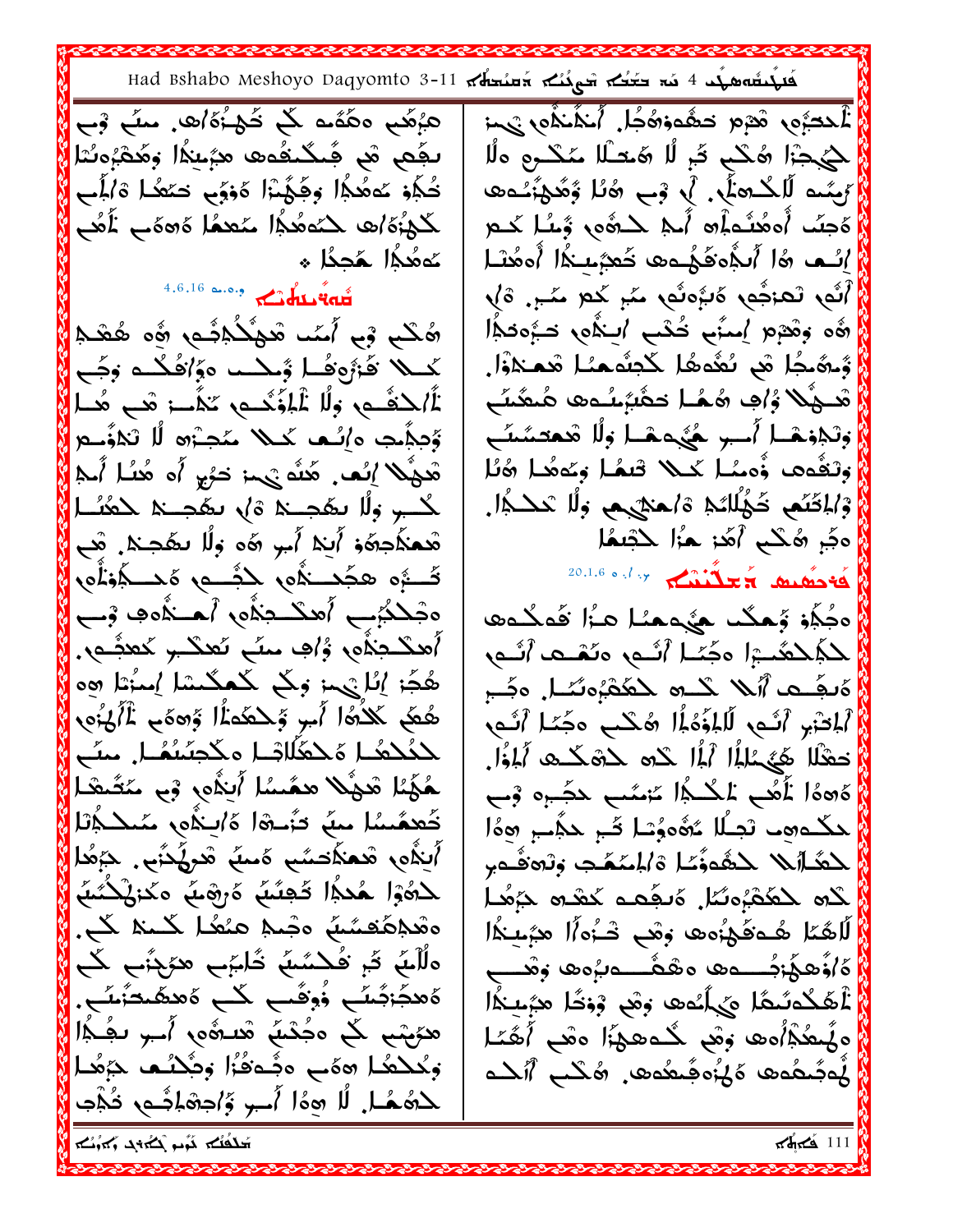Had Bshabo Meshoyo Daqyomto 3-11 x تَسْتَعْلَمُ Had Bshabo Meshoyo Daqyomto 3-11 إِنَّا هُكُم أَلَّا أُمِرٍ وِكُحِنَنَا مَحُمْدًا هَٰذَآا أَدْهِ كَمْكَى. أَهْ دُمَّنَا لَمُ/حُضًا أَسَّمَلَا ودُا كَدَوْمَاْ وَدَٰا هُدِيكْمَا أَن كَبُرُالِمُنَا إِيمَا, } فَي الْمَوْيَ الْمَوْيَ الْمَوْيَ وَالْمَرْكَمِينَ مِنْ الْمَارَ ئا مرَجْنَكَى أَه ئا مضَرْئَىكَى أَه ئَا وُوِهَكُمْ أَهْ دُا هِهُبْدُتُنَا. دُا هِنَّا كُنْكُمْ تَيْ مِنْ الْمُؤْسَسِيلِ أَمَّا هُ٥ أُ٥ كَنْبِنَاجُـــمِي أُه تَحِكْمَا هَنْتُمْ شُوؤُه أَولًا وُه خُلْطُلً |خَھجَۂاْل خُدْل إِنَّا هُجَىلا هُنجُـهِ وَجَــٰد هُهُنَّــا أُه هُنــــْ إِلَٰا وِخُـــه لا إِنْمُـــا أَلْمُؤَهَّدٍ \* مُسْأَيْهِ إِلَى الْمَعْيَدَا وَهُمْ حُدِهَ؟ أَو حَكْسُلًا رُهُ مِمْكُنْ مِسْمَدُلِ. أَو لَا رَهُ مَن فَسِسْمَو يَّكَلَّا هُوتُرِيُّهُمْ كَبْجِعْنِ.. 16.16هـ 4.6.16 وْمِنۡحَدِيۡدَكِنَا مَنُونُا لَهُ لَٰهُ أَلَّا بَنُوۥ وكُنَّهَ أَمْتَعْلَانَا هُمْكُمْ2\$أَهْ هَكْسُلْ 5ْ1ْ0ْمَلْ أَحْتَا مَحَّتَحًا مْجَوَّا هُمْكَانَا. أَنضُعْكَا كُعُد: «كَتُ أَمْتَمَنَّالَا لِكَـٰـْبَاءِيْـَا هُعِيكْـب بِكْحَبَّائِكُمْ وَهُ شَكْحُبًا وَهُوْا أَكْثَبُ لَملا هُالِمُد أَه وَاهُكُم وَجِّي تَكْفُعَلُه حْمِمُسُا ٱللهُ لِلكَحْا حُضْلَ حَمْدِيهِ وَلَا مْحَافَصّْنِـكُاه ٱلْمَلَّوْ شَـرٍ وِضْحَانَا حَكَّـــْـةَا هـْ \$ا همُسُـا. أَبُلْ هُمكْرِيْلَاثُـِـهِ كَـب أَه إنْهُــا كَالْحُــه مُـــهِّنْـْمِ لَا هُدَكَـــهِ تَعِدًا. دُكَــٰهِ إِنَّا هَءَمًا مَعْشَـٰهِ وَالْحَــٰبِ وْهشت ه للصَّحب وتُعُصَــا. هُنتُـــا a digna وْحْشَرْحْدْهِكْــــەبْر أَه مْعْشَمْكُـــــەبر وْلْلْ حتفرونش حناشقاه حنغت مناء هْرِكُــٰءِڔ أَه ٱلضَّے هُرِكُــٰءِرِ لَحْقَــِ صَٰـٰا على هل. معرُوُّا هَيْ مع هُنَّاا آنُدەوَّى. مُحمَّد، وَذَا شُوو مَا ولًا قَرِيكُ، قَا نْكُمْ شُكْلًا مُنْزَا مِنْهُمْ أَنْ \* هَعْكُم هَٰهُ شَدُهُ أَلْحَبُه ۖ وَاللَّهُ وَاللَّهُ وَاللَّهُ كُنُه أُل وهُن، كَحِقُوب ِّ أَه أَاسٌ هُاهكُجِيَّـه جُـهاًب وهُاهكُجِيَّـه دَٰا وحُمنُعدَاه هَ;هُهْ حَدَّبِلُه هُم يُحتَملُّا. وَّاسِبًا وهُعِلاَجُسًا أَحْمَدُو وَهُلَاعَلا ھَت دُنَّ هُنا مَنَّهُ: عُكْرُه كَعَنْعَدَّابِ هُـُـْتَــهِ اهلاًا وَالْكُلِّ لَكُمْكُتْسًا مُتَّوْمًا هُمْكُلِّ هَسُا وهَنب كَعْعَنْنَا مَحْمِ أَوْخُنَا. هَنب للذَّبِلُرِ وَنَهَٰٓ: مَكْرِمِةَ هُمَنُعَكُرِ هُنِي ﴾ أَكْثَرُا فُوو وكُوهُداً! وَثَوْمًا وَنُهُ: كُـو حُكَّمْ آهَ يَكْتُمِ: حَكَّلًا: كُمْ هُزْمًا هُزْمَةٍ حُكْمُا أَو لَا مَكَلاَثَا أَو كَحِنَنتُمَا. أَحِيَّا لَٰہَ حَـُـدِی شَــد مَّـدُوُّہِ وَءٌ۔۔ مَحْکَــل ِ وثلائل هزَسالًا حدُسا وْهِمُسْسَلِ هَالْمُ هِــدْا مُحَّتْهُــا خَعْمُسُــا أُمِيًـا أَ كَأْتِـدَا هُنُو. كَمُلْ كُلُّه خَاهَْمَالُو هُ- وْٱلْمُتَّمَلًا. وَجُسِيْدِهِ أَنْ رَكَالُمْ هَوَسْيَا رَكَالُمْ دُسَيَا وْٱلْمَلَّكَمَ هُٰذِيًا أَسِرٍ وَهَدًا. وَهُـع لَكُـنّ فَعَمَّدَسَّــعَدُّه أَه أَمِنَـا دُـا هُجَجَّئِـلَـا دَمْهُــُــــــــه ممُّا . محمُــــــــا لكتْـمـــــــــاؤُو هُمكَ هَكَمَالِمَ ا. دَهُسُمًا أَه رَهُسًا أَه لحثك ثُهر حدّثكم وحُكّست وحُمي الله عنها عنه |مدَكِمِنْنَا أَه مَّسْنَا أَه حَيْدًا وَهَدْؤُنَنَا تلاءُ مام الله على الله من المسلم المسلم المسلم المسلم المسلم المسلم المسلم المسلم المسلم المسلم ال  $\frac{112}{112}$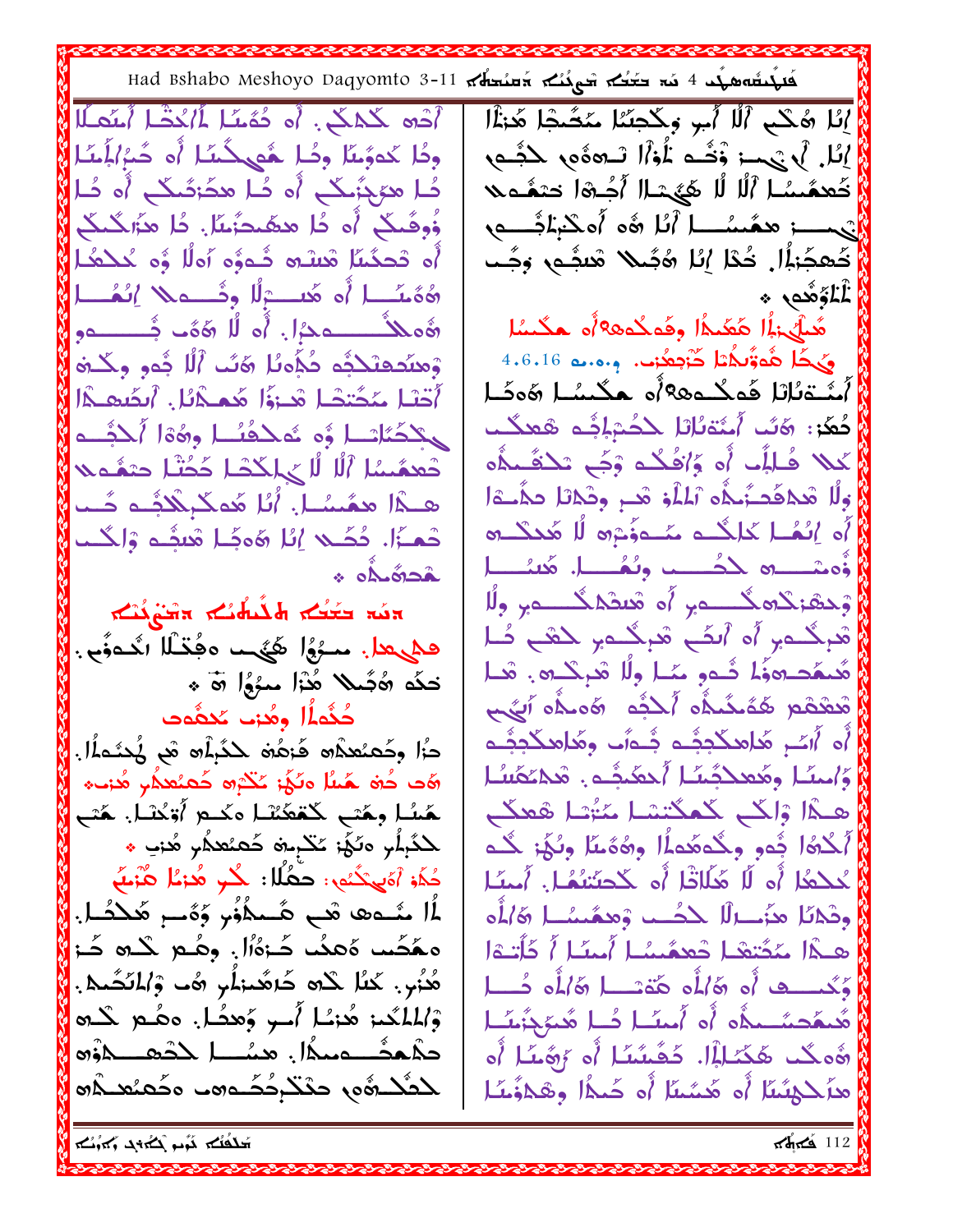Had Bshabo Meshoyo Daqyomto 3-11 x تستعلم المحمد من 4 على 4 ملى المستعمر لَّاا. تَعَــوْلًا وَسْــرَوْا هَيُـــه دَنَّـفَــدًا أُدْهَا كَمُفْدَوُّهِمْ. دَّىْبِ شَهْ وَهُمْ وَهتَنفَبِ لِحُدُدُكُم لِمُحَمِّنَا وَهَدَّلَا هَم کُم هُدَٰا. هَ/هُنم هُدْهِ د انْكُدْتُو دُهْسَكْب، أُنْهَا وُسْتُرُوا شَي گُمهُنگل (با تَعْمُل هِمَّل حكَّد فَخْلًا. أُثْرِ مِنْفَلًا. وَهُكُنُا هُنُّمَ، لمَكْمًا عُقَعَي هَـٰهُـٰ هِـهَا. مَنْـُل حَيْـِـهِ ومُزَمَّبٍ لِحَقَّوْمُنُـا مُدْحَكَبٍ لِحَــوُّهِ، كَرْهُ۞ وَحِثَمَلا . ٥كَمْلْحُلُم عَهْدَا هُم ههَوَمْنَـا هَهمَحنُّنَـا أَحَنُـا وِلًا نَاحــزَى لَاهِ . 16/مَ مَعْ كُمْ مَمْتُلُمْ . 20 حكَّةِكَـــمكَمَّةَ وَهُوَمَ مَنْ الْمَــدُّا. وَكَيْحَشَــوالْمَ اللامسنْهُ ، مِسْهَدَ صُدْهَا ، حَمِّسُهِ الْمُ وَهِدَوَيْنَا هُو أَكْدُوا رُوْتٍ. هُــوُلا وَســرُوْا صْلَحْكُــدْ شُلا يُـُــدة مَّنى . أَفَّ لَٰا فَي ــْزَرَه مبرًا مجدًّال. ضَبِّي هُتِمَّا أَيضَ وَقِدَّت \* وَكْتُ أَيْݣُوهُمْ. أَيْحُدُهُ! رُضًا وِضُحْدُوهِ، لمعَمْ كَمِنْدِيلا أَسِي هَيْئَا. ةَحَكْسُوب حنَّتْهُا تَسُّم، وتَـٰلِلُّم، كَـٰهَدِـٰهُا وَحَـٰٓزُواْ. ثَلا نُــوم شَــ رَهِــزُا هَجَمُــا لِحَمُحــدُا لْلُوُم هَ/هُـعْـم . ٥كَـعِـُنُـل وهُــتِـهْا هُــع وَستَبْحَهَا: حُكْلُ هُنْظًا هُجَمْعَ وَ حَكَرْهُدِهِ  $\bullet$  هوداً. حُكَمو مَ جِعْدًا ووَّحْدَاْهِ ﴾ هَعِكْمَ هِهَا لِحَعَنِي مُعَالٍ. وتَعِكْمُ مَعْتُم وتَعَكْشُم، وَلَا رُجْلَ وِإِنَّمَا تَغْـوِمَا وِلَا كَلادُّەمُدا. كَاذُر أُەفسْدە كاھعُلُّه ھِوَّا. فَمكسُنًا ولَّا هُصْحَب لِإِنْتِ وِلَّا يُجِبُرُا. ەُولْعـكَاهكُ منّع وْب حـەمُلَا فُـمكنىُـلـ لَّالمُوَّالِيِّسُمَا وَعُكُدُوْنَ \* هُٰٓ;ا ﴾. هُحكُم مْعٍ هُـٰ;ا مــرُوُا وِنُـفْـعـا حَمُّلًا. 16 مَهْلًا 20 قْتَىلَا كَسْبُوْهِ. مْغُمْمْهُمْ أَيْلُمُوهَتْ تَعْدِيد فُتُوهَى وْالمْسِلُفْ حْتَقْبَلْ. حَيْدِهُمْ ا كَعِدَ وُنُمَاً! مَخْدووُنَا أَحَدُّه مِن حَبُّدَءَاً!. وِنُـــومُعْدُه وَحُمّـــا أَنْـــــى. ﴿ وَ تَحْمَـــا أهُكم وكَعُل تَكْسُرِ حَقَّهَكْسُلَ حَعْدَوْ حَتَّمِيكُوهِ بَلاَحَتَٰهُمْ. وَتُعْقَمِ لَكْسَارُهُ وُدْهَــْ كَــْلَا مُــْرِ. حَبَّيْكَلَا شَدْمَشْـر كلاؤها و وقعمكهـــلا. ةدهُـــا ومُـــرِ أمكوهم محاسم المستنقر المستقار المستقام المستحق المتحمد المتعادية سَّىلاكُمُلَا هِ ُحْشُورًا. لَٰا شَكْلَتَوْبِ أَمِرٍ حَكُمْ مله مشتره بالمنت مستملا تُنفَّسُه وقُدْمِينَ الْمُمَنَّسُلَا وَجَهِيًّا. أَلَّا فَـتَّى . مَـرُوُا ۖ هُيُـمَ . هُفَتْـُاا انُنـُموَّى . لْكُمْلْ. تْ. فْ حَقَّ هَنَّا حَيَّىٰاً احْمَا وَمِسَّىلًا. ﴿ مْرُوُّا وُّەمْنُنُا ٱمْلَاەد اُەزْمُا وقُودْمُلْا سُلاكُلُا، ٱهُز هكْتُورِ. اوْبِ هَدُمْهَا. ومَكْفُفُهُ أُوفِسُا وِفُوفِصُل كَحُكْمًا يُمت مَّمْ ثَمْ مَّمْ رُهُ . شَيْلًا وَكَتْعَلْمُوْمِ أَحدُه هو حدُرُا ذُكُل هَ حَكْمَ لَا يُحدُمِلُه أُمِرٍ إِلَىٰٓ;رَهُورٍ نَرْدَةًا. وأَهَدَاتٍ وَمَنْهِ هَنْدَهُورٍ هنُدوؤُنُا وأَلكُهُا. لَا هُرِيُا لِإِنَّــه وِتَحتَــرِ ىغَلا. سَتَّة مصَّم كَـه. قُلْ تَـهة ا هُوْلُ وهُو وْأَهْدَى وِهُقْسِعَى هِنُمْلُكُمْ مگر. هُكُلُه \* تمنافهم بالمحفور وأملكم  $4.4$   $113$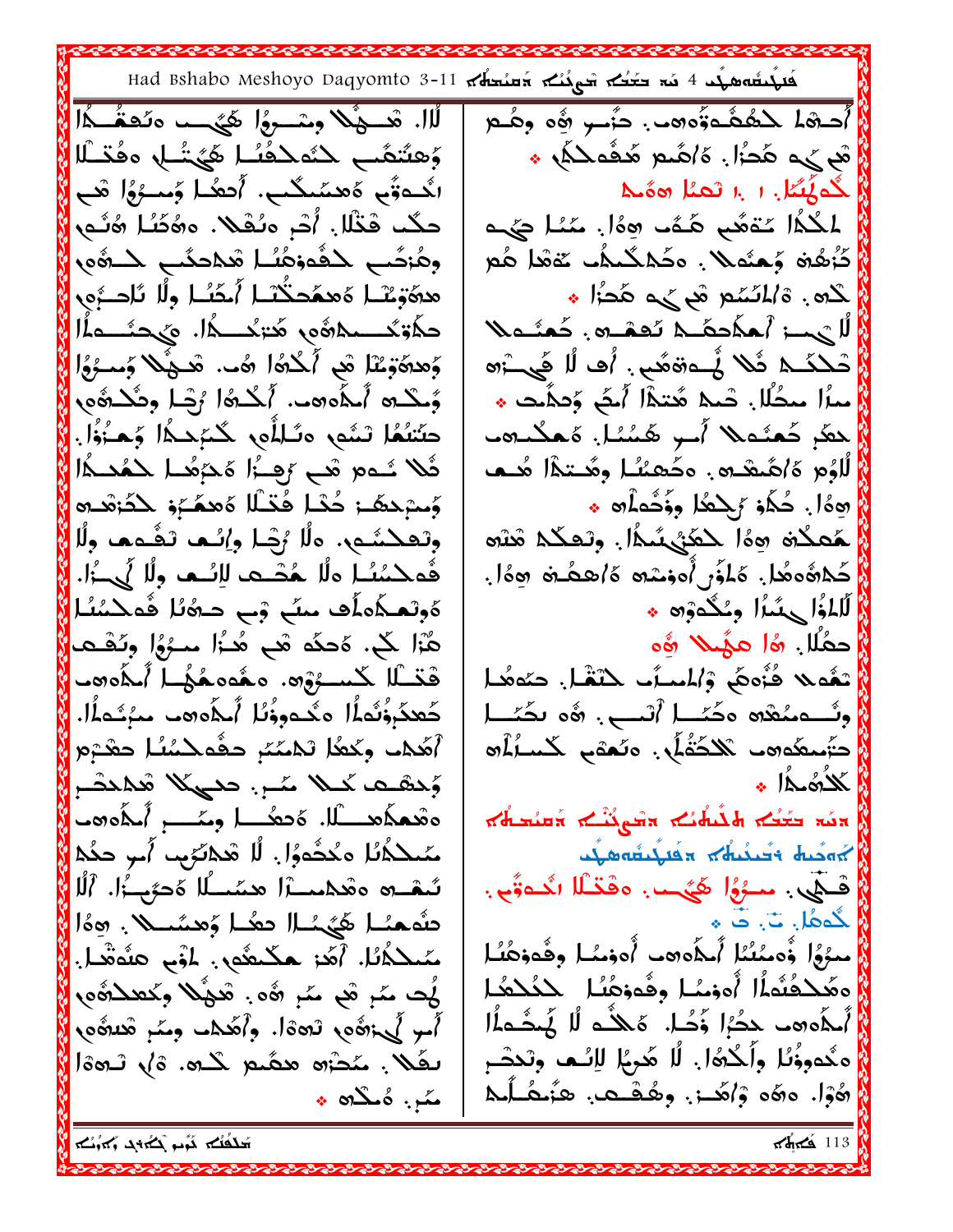Had Bshabo Meshoyo Daqyomto 3-11 x تَسْتَعْلَمُ Had Bshabo Meshoyo Daqyomto 3-11 هُنَّىٰ تَعْمَلا لمْوْمٍ لِمُؤْمٍ هُمُوْ هُمٍ هُحَدًى هُدنْنُا كِلْمُودُنُا وَلَٰكُلا كُاتِبُ لِكُتْلَ دَهَنْتَ اللَّهُ وَتَمْسَنُكُمْ وَتَكْسَمُوا قُبَ ههُدَّڙُلَّا. هڱُد مُبْرِ مُبْنِ أُمِثُنَا وِمُبْرِ كَسُكًا ۖ لِحُسْمَهُ ۖ لَمَ اللَّهُ لَمَ تَكُلَّلُ وَلَكُنَّهُ ۖ لَا تَفْخُونَ لَلَّهُ ۖ لَا تَفْخُو ىكَبُوْ حْسُحَـْرُه. 50ْكُنُـا وْبِ هَكْـشْـا لِحَثَّكُنْا مِكَمَثُنَا وِهُتُكُا. هَمـُرِم وِنَحَـٰٓـٰٓ; حَكَرِهِ. وهُل وُحْقَدَتَ وَحُمِيَّتُهُ هَٰذَكُمَ أحنُــا حكَـب تممّدَ هــ حفَــــــــه محكَ لِمَعْلَـٰهُ! وهُمعُنُـُمهُ!. هُـَزِوْهِ لِحَـٰدِهُو ِ لَحْقَوْبُوهِ؟ وَلَحْتُمَنَّهُ. وَهُكُنَّا فَمَكَّمَهِ؟ أَحقَفُكُم فَاتُدًا هُكُب هُـدَّتَهُ وَّەمْئُنَا ٱلَّى ەكَوْئُنَّا وُّەمْئُنَّا شَعْلَامْتَـُـمِّ ەكَتْكَلّْكُمْ سَيُرّْا أُلگُبْ 30%، وَ%ِكْتُلْ وْمِ كَرْنُكُلُّ مَعُرْهُمْهِ. مَفَمَكُمْهُ؟ مَغُسُلًا ومْحَاحِدًا لِحَوْمٍ وَخَلَا. مْحَهُلا هُوْا أَمَّــ: كَـــــم مــــــُّ;وَّا هَهُدَّنَـــــ هؤه. هُكَنُـــا تَمُّدَىلا لِمُتَكَشَّرُهِ مِنْ مِنْزُوُّ شَيْءٍ. مَالْخُمْ مِشْكَةَ لَا الْمَتْمِرْ لَتَتْمَكَ فَصَ فُتْلَا مَكْنُكُمْ \* هُ/َ أَنُا حُدًا إِنَّا مُعفَّى . حكَّم هُي هُــْزَا أَلَّا حثَكَـــوُّى هُـمَحْتُنَــثَـــمِ ٱلْمُنَـَـــرِه مْبُوُّلْ. وُبْقُتْ قُتْلًا كْتْبُوْهُمْ. ەقْعْ خُكُوْ هَكَرُوْهِ كُلّْتُرُوْلُ هُدَيْكًا وِكُعْسُدُومُاْلُ أَبْدَأَ وِصَّەد ھُلُّا فُــومُ ِلَّا كَمُكْكُسِمُوهـ. مَّىلًا ەڭدوۋُىًا. ھَاڭىي ۋىي ھىنىبۇەلُّا هَّزُوْ أَنُّهِ وِنُدَأُهِ، هِجَٰزَاْ ا شَيْءُ كَعَمْدًا \* وِحَمِعْدَه وِهُ;مُّا. أَهُمْ: 6ه. وأَحدُا لمْوْب هُكُمُا أَمَنُت أَسْكَنِ وِهُعَنَّمَدُونَ لَكُفُومُ وَلَمَّا أَه لمَكْمًا تَـهَوْمٍ حَقَّعَــبٍ أَمَّا أَهْمَا ضَلَاشَى. مِنْمَهُا وَهِدْمُكُمْ مِعْدِيدًا رَهُ لَا الْمُسْنَرَهِ وَالْمُكْتَحِبُ لَحْقَعِظَيْهِ كعسرُما ومُنسًا أكسمُا هُجَهِد لُا شَدْهِعْم \* هُــــــــــه دُ:ُثل هنُنهْــــــــــل ه شَه دُخنُنْـــــــــل لِحَمُوهِكُتَ أُوهُؤُلَ. هُنْزَا كَرْهُمَا حَقْدَيْتُهُاْ هِمُتَبْحَدُكُمُ الصَّــبِ وَلَيْــوْ فَخَـــُلَّا لْحُمُومِكُنُّونَ هُبْبِ كُبِ. أَنْظُلُ وَنَزْهَل لِمَشْمِلْسُمْ دُرْهُدِهِ مُلْكُلًا مَدٍ لَيْ آرُهِ لَكَهِكْتُبِ لَمُؤَسَّدُا هَقَسَۃَلُّا صَنُومِ هُحفِّي: هَيْكَ ُ أَنَّهِ وَتَعَزُّو مِنْكُمْ . مَرَكَّفَهِ.  $\cdot$   $\circ$ أَلِدُّهِ, وَبِ لَا غُلَقُدَتُمِ, شَـهُلا وأَلَــُـهُ١ تَكَلُّــزُلُّــدُ وَجَ وَٱلْـحَبِ وِٱلْكُـــوَّى حَنْـت أَهْمَاْ وِهَمْعُنُهُ أَ لًا رُضَا إنْـم تَقْـمم ولًا فَـمكنُـب. ولًا هأَلَّمْ شَسُلُمْ إِنْقُبِ وِلَا هَوْضَـٰهَ وُّهضُـٰهَ إِنَّــم تَاهَـــز. وِهُنَا هُمكْمُنُــا. وَاجْـــمَوْٓا ەۆمكتىنىلە أىمەەھە. ەۋە وقىمكىللا . مَتْلًا وُٱعْشَاءَلَاهُٯِ . ٱوْها وقْبِ عِنْـقِـعُدًّا ههَــةا حثَـهكُــا هُحسُّــههُزُنا. هَـــؤُ تَكْوَحَــزُوب. هُ/َفَ حَكْتُــل عَقَبَــٰٓزَا وَۗاحُــٰقُهُّـلُ تَفْعَد أَنُّهِ لَكْفُرُهُا مَكْسَلُاهُا لِكُمَاؤُنَّا وِدَهُدَا وُّەمئىُنَا. ٱوْهَد وِهَكْتُ لَقْصَدَمَتْ تَـــــره. دَثَكَـــ لَا تَعكُومَــَـــز تَعــــ رَهُم .أَوْمِئْتُمْ وَلَسْنَةَا رُهِــدًا لُمِصَدًّا حَــدُوْلَ فُمكْسُلُا هفُلًا مَّهِ أَسِ مَّمْكُلُّهُ هُكُلْحَدًّا هُ اللَّــرَى وَتَدَكَّــز فَدُنْـَـا هَــوارُّثَا هُــو بحثاءُ ماء المحكم ما به المحلفان  $\sqrt{4\pi^2}$  114